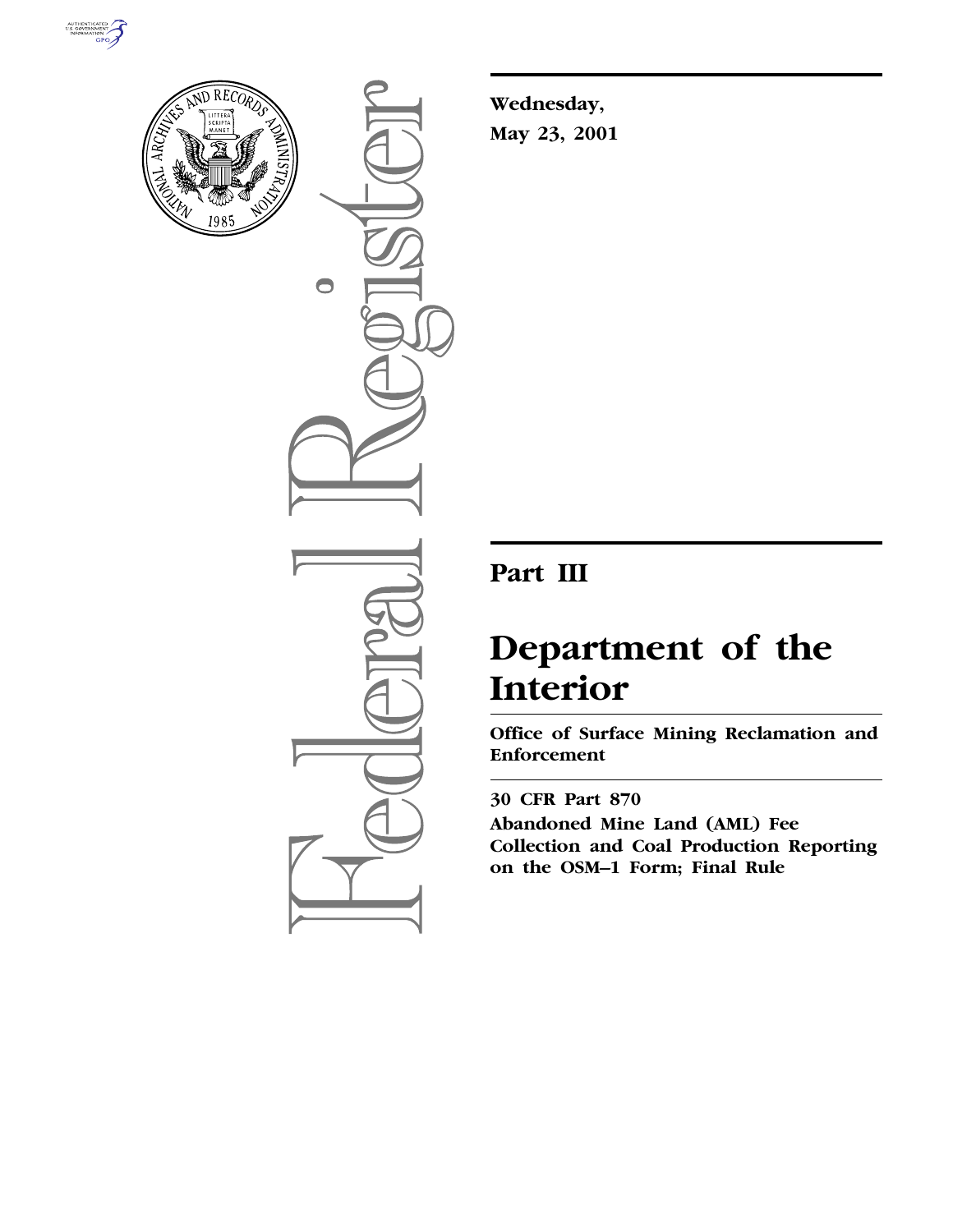#### **DEPARTMENT OF THE INTERIOR**

**Office of Surface Mining Reclamation and Enforcement**

#### **30 CFR Part 870**

**RIN 1029–AB95**

## **Abandoned Mine Land (AML) Fee Collection and Coal Production Reporting on the OSM–1 Form**

**AGENCY:** Office of Surface Mining Reclamation and Enforcement, Interior. **ACTION:** Final rule.

**SUMMARY:** The Office of Surface Mining Reclamation and Enforcement (we or OSM) is revising its regulations governing Abandoned Mine Land (AML) reclamation fee reporting to allow for the electronic filing of the information required on the OSM–1 Form.

# **EFFECTIVE DATE:** June 22, 2001.

**FOR FURTHER INFORMATION CONTACT:** Mr. Sean Spillane, Office of Surface Mining Reclamation and Enforcement, Denver Federal Center, Building 20, Room B– 2005, Denver, Colorado 80225; Telephone 303–236–0330, Ext 278. Email: sspillan@osmre.gov. Additional information concerning OSM and related documents may be found on OSM's Internet home page at *www.osmre.gov* under Financial Management.

#### **SUPPLEMENTARY INFORMATION:**

I. Background Information.

II. How Does This Final Rule Change Reporting Requirements?

III. Procedural Matters and Certifications.

#### **I. Background Information**

#### *Why Are We Publishing This Rule?*

On October 21, 1998, the Government Paperwork Elimination Act (GPEA), Pub. L. 105–277, Title XVII, was signed into law. GPEA requires agencies, by October 21, 2003, to provide for (1) the option of electronic maintenance, submission, or disclosure of information, when practicable as a substitute for paper; and (2) the use and acceptance of electronic signatures, when practicable. GPEA § 1707 specifies that ''[e]lectronic records submitted or maintained in accordance with procedures developed under this title, or electronic signatures or other forms of electronic authentication used in accordance with such procedures, shall not be denied legal effect, validity, or enforceability because such records are in electronic form.''

In compliance with GPEA, we published a proposed rule on February 15, 2000 (65 FR 7706), which would allow a coal operator (or the entity reporting for the operator) the option of electronically filing information required by OSM's Abandoned Mine Land (AML) Reclamation Program.

#### *What Is the AML Reclamation Program?*

Title IV of the Surface Mining Control and Reclamation Act of 1977 (SMCRA) created the Abandoned Mine Reclamation Fund (fund) in response to concern over extensive environmental damage caused by past coal mining activities. Money from the fund is used to reclaim abandoned and inadequately reclaimed mining areas where there is no continuing reclamation responsibility by any person under state or federal law. The fund is financed by a reclamation fee assessed on every ton of coal produced at the rate of 35 cents per ton of surface mined coal, 15 cents per ton of underground mined coal, and 10 cents per ton for lignite. The reclamation fee must be paid to OSM once every calendar quarter.

The authority to collect the reclamation fee at the above rate is due to expire in 2004. After that date, the fee will be established and collected at a rate sufficient to allow the Secretary to transfer from the fund to the United Mine Workers of America Combined Benefit Fund the sum necessary to fulfill the responsibilities under section 402(h) of SMCRA.

OSM administers the AML program and fund. Reclamation is accomplished through grants to approved state and tribal AML reclamation programs. These AML reclamation programs are implemented through regulations in 30 CFR subchapter R and through implementing guidelines published in the **Federal Register** on March 6, 1980 (45 FR 27123), and revised on December 30, 1996 (45 FR 68777). Currently, 23 states and 3 Indian tribes have approved AML reclamation programs.

#### *How Is the AML Fee Reported Under the Current Regulations?*

Sections 402(a) and (b) of SMCRA, 30 U.S.C. 1232(a) and (b), require companies to pay a reclamation fee on coal production no later than 30 days after the end of each calendar quarter. SMCRA and the implementing regulations also require all operators of coal mining operations to submit a statement identifying:

(1) The permittee;

(2) The operator in addition to the permittee;

(3) The owner of the coal;

(4) The person purchasing the coal;

(5) The amount of coal sold, used, or transferred during the calendar quarter;

# (6) The type of coal;

(7) The method of coal removal; (8) The preparation plant, tipple, or loading point for the coal;

(9) The permit number required under section 506 of SMCRA; and

(10) The Mine Safety and Health Administration identification number.

Each quarterly report must also contain a notification of any changes in the information required by section 402(c) of SMCRA since the date of the preceding quarterly report. The accuracy of the report must be sworn to by the operator and notarized. The operator is responsible for the information provided and subject to the sanctions provided for in section 402(d)(1) of SMCRA. See 30 U.S.C. 1232(c) and 30 CFR 870.15.

#### *What Options Were Considered for Electronic Filing?*

The proposed rule published on February 15, 2000, contained rule language which would have revised our regulations to allow a coal operator (or the entity reporting for the operator) the option of filing the OSM–1 Form electronically. Because of the notary requirement in section 402(c) of SMCRA, the proposed rule also required the operator to print out and maintain on file, a properly notarized paper copy of the OSM–1 Form for review by OSM's Fee Compliance auditors.

In order to further simplify the process and to make it easier for the operator to store records electronically, we reopened the comment period on January 22, 2001 (66 FR 6511) and presented additional options for consideration. In the reopening notice, we asked for comments on an option which would allow the operator to electronically submit the OSM–1 Form and include a statement made under penalty of perjury that the information contained in the form is true and correct. The statement would not have to be notarized but it would have to be electronically signed, dated, and transmitted to OSM as part of the OSM– 1 Form.

In the reopening notice, we also solicited comments on whether we should issue a final rule which would provide the operator with two alternative electronic filing methods in addition to the existing paper process. The electronic filing methods would be the one contained in the proposed rule which requires the operator to maintain on file a properly notarized paper copy of the OSM–1 Form submitted electronically, or in the alternative, the electronic filing method contained in the reopening notice which requires the operator to submit an electronically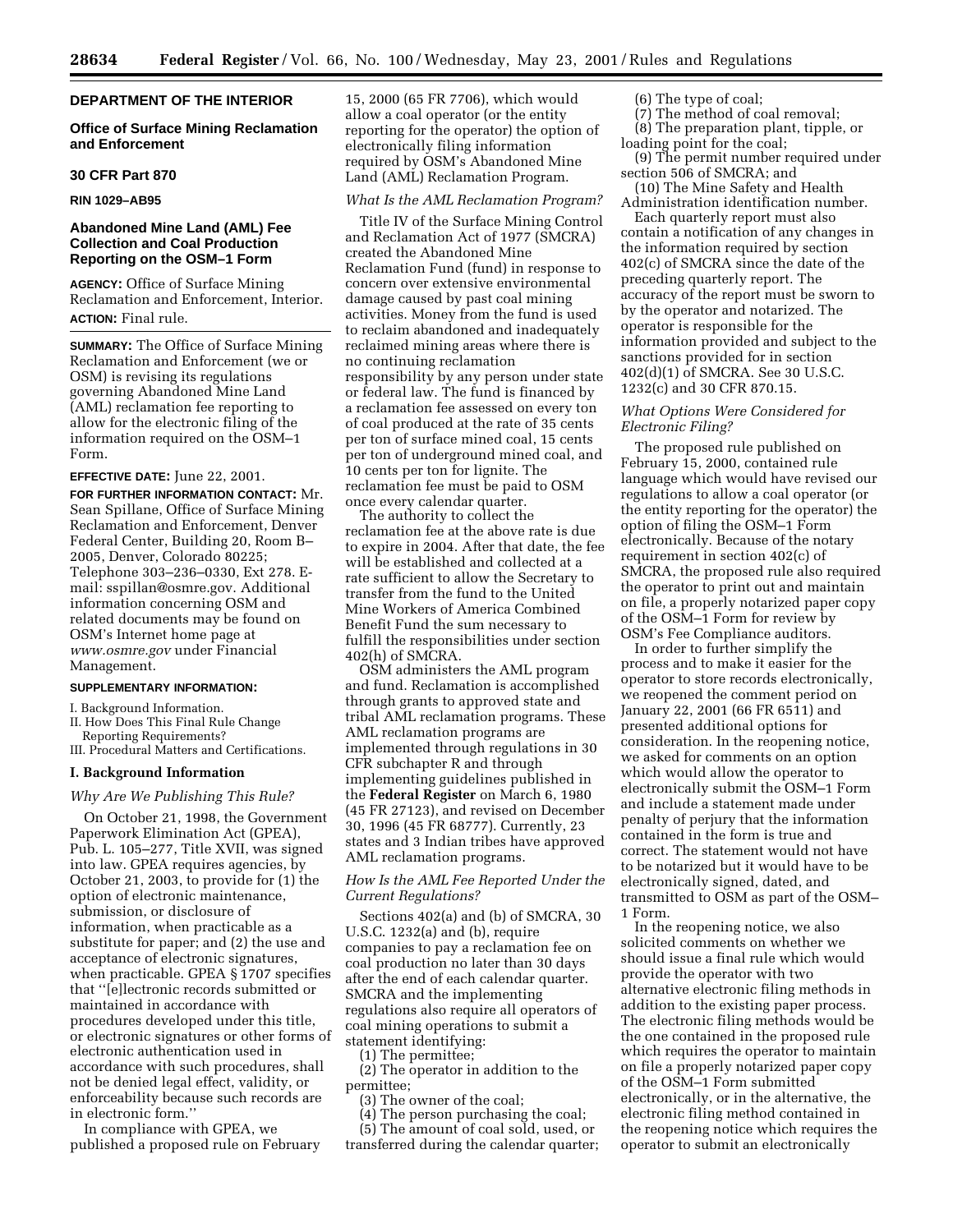signed and dated statement made under penalty of perjury.

#### **II. How Does This Final Rule Change Reporting Requirements?**

No comments were received on either the proposed rule or on the reopening notice. Therefore, based on the options contained in the proposed rule and in the reopening notice, we are adopting a final rule which will allow the operator to: (1) Submit a properly notarized paper copy of the OSM–1 Form as is currently authorized by regulation, (2) submit the OSM–1 Form electronically while maintaining a properly notarized paper copy of the identical form, or (3) submit the OSM–1 Form electronically with an electronically signed and dated statement made under penalty of perjury that the information contained in the form is true and correct.

# *How Will the Electronic Submission Process Work?*

Under current procedures, when the OSM–1 Form is mailed to a respondent, the majority of the information on the OSM–1 Form (i.e., company name, address, contact person, telephone number, permit number, MSHA ID, etc.) is already pre-printed on the OSM–1 before it is mailed to the respondent, thus reducing the time to complete the form. We have developed a computerbased electronic form that also contains the same information.

The computer-based electronic form may be accessed at the OSM website *www.osmre.gov/finance.htm.* Companies can log in and complete the OSM–1 Form on-line. Access to the website will be controlled by User ID and password which will be used as the method of electronic signature. When initially accessing the website, companies can down-load encryption software which is free. The data which is encrypted can be read only by the company and OSM and the data submitted by the company cannot be changed by unauthorized persons. A file transfer protocol (FTP) version of the electronic OSM–1 Form allows companies with a large number of reporting permits to automate their filing process by transferring their data report files directly from their computer to OSM. The FTP process uses a form of electronic signature called a Public Key Infrastructure (PKI). PKI is a system for encrypting, decrypting, signing and verifying the data transferred electronically. With PKI, the company (user) can obtain a free download of the software for a private signing key. With this key, the user creates a digital signature on an electronic file or encrypts the data. OSM, as the recipient

of the file, employs the public key to validate the signature made with the private key or decrypts the data. The two keys are mathematically linked and form a unique pair. Only the public key can validate the signature made with the associated private key(s). This process also verifies that the file has not been altered since its encryption. The companies that use FTP will also need a user identification and password which can be obtained from the OSM website at *www.osmre.gov/finance.htm.* This will enable them to print their OSM–1 report from the website after their data is transferred.

# *Section 870.17(b)—Partial Electronic Transmission*

Under § 870.17(b), the operator (or entity reporting for the operator) only needs to access the electronic version of the OSM–1 Form, update changes, add missing information, and send it back to OSM. However, because of the notary requirement in section 402(c) of SMCRA, this method of filing also requires the operator to print out and maintain on file, a properly notarized paper copy of the identical OSM–1 Form for review by OSM's Fee Compliance auditors.

We had hoped to implement a system by which the operator could electronically transmit the OSM–1 Form as described above, and also electronically sign and notarize it prior to sending it to OSM. This would have eliminated the need to print out and maintain a properly notarized paper copy of the form. We determined, however, that while electronic notarization is legal, the majority of states have not enacted laws governing its use, and the infrastructure required to electronically notarize and transmit a document is not readily available nationwide. As the means to electronically notarize a document become readily available, we will review our regulations and process to determine whether there is a need to modify our system to accept electronic notarization.

# *Section 870.17(c)—Complete Electronic Transmission*

Under § 870.17(c), the operator (or entity reporting for the operator) can electronically submit the OSM–1 Form and include a statement made under penalty of perjury that the information contained in the OSM–1 Form is true and correct. The statement does *not* have to be notarized but it does have to be electronically signed, dated, and transmitted to OSM as part of the OSM– 1 Form.

The authority for filing the form without notarization is found in 28 U.S.C. 1746. Section 1746 provides in part:

Wherever, under any law of the United States or under any rule, regulation, order, or requirement made pursuant to law, any matter is required or permitted to be supported, evidenced, established, or proved by the sworn declaration, verification, certificate, statement, oath, or affidavit, in writing of the person making the same (other than a deposition, or an oath of office, or an oath required to be taken before a specified official other than a notary public), such matter may, with like force and effect, be supported, evidenced, established, or proved by the unsworn declaration, certificate, verification, or statement, in writing of such person which is subscribed by him, as true under penalty of perjury, and dated, in substantially the following form:

\* \* \* \* \* (2) If executed within the United States, its territories, possessions, or commonwealths: ''I declare (or certify, verify, or state) under penalty of perjury that the foregoing is true and correct. Executed on (date). (Signature)''.

It was the intent of Congress in enacting the provisions of 28 U.S.C. 1746 to spare people the cost and inconvenience of notarizing a document. Its use in conjunction with the electronic filing of the OSM–1 Form allows us to further simplify the filing process for the operator. It also makes it possible for the operator to store records electronically since it is no longer necessary, as in the other two methods, to maintain on file, a properly notarized paper copy of the OSM–1 Form. Under GPEA § 1707, an electronic record of the OSM–1 Form with the unsworn statement made under penalty of perjury is sufficient.

# *When Can I Start To File the OSM–1 Form Electronically?*

This rule is effective on June 22, 2001. We will accept electronic filings of the OSM–1 form after that date.

#### **III. Procedural Matters and Certifications**

# *1. Executive Order 12866—Regulatory Planning and Review*

This document is not a significant rule and is not subject to review by the Office of Management and Budget under Executive Order 12866.

a. This rule will not have an effect of \$100 million or more on the economy. It will not adversely affect in a material way the economy, productivity, competition, jobs, the environment, public health or safety, or state, local, or tribal governments or communities.

Approximately 1,021 respondents submit the OSM–1 Form covering more than 3,900 permits 4 times a year. The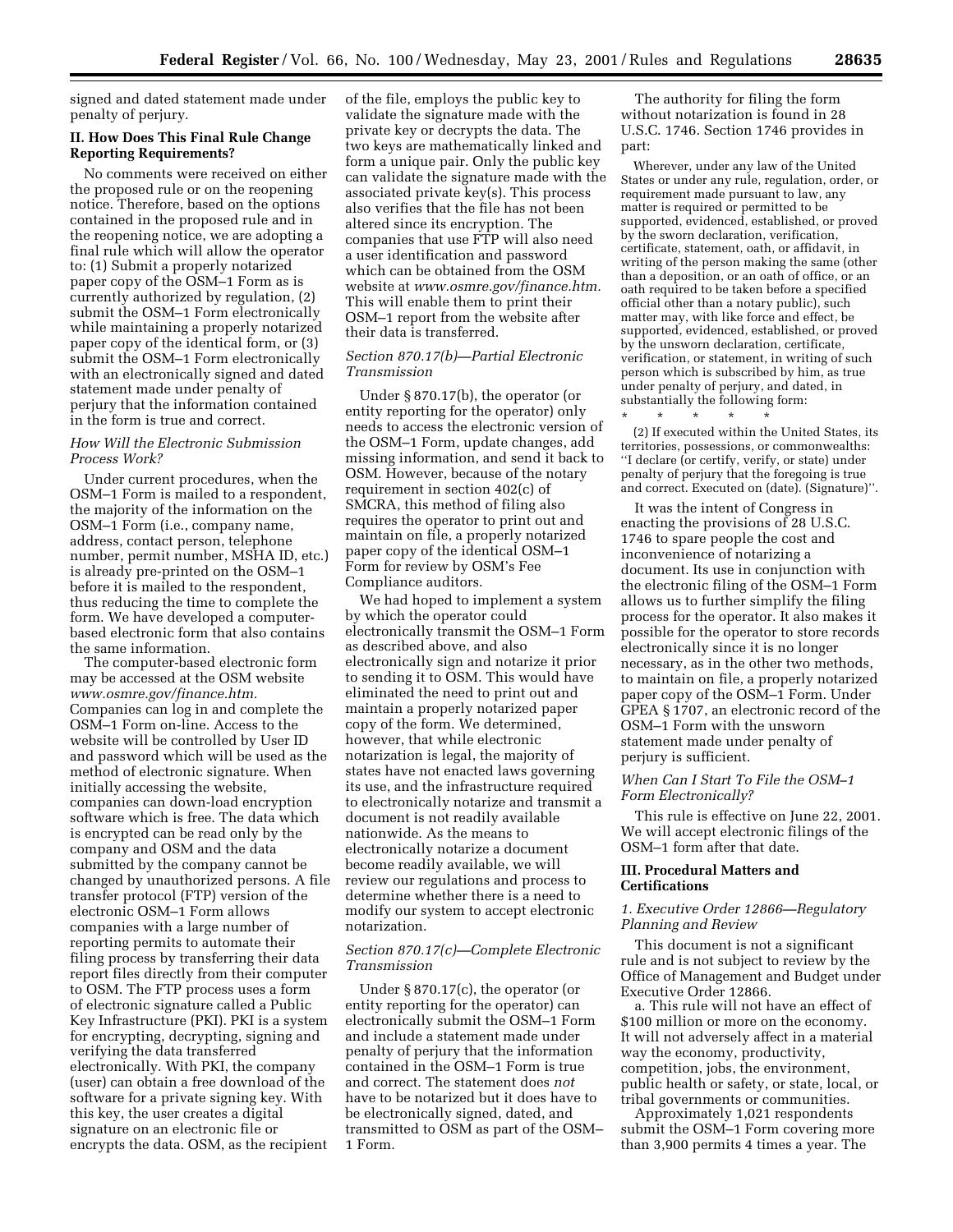proposed rule will give respondents the option of submitting the reports electronically. Because electronic filing under the proposed rule is optional and because the requirement to file the information already exists, any increase in costs that may result is expected to be negligible.

b. This rule will not create a serious inconsistency or otherwise interfere with an action taken or planned by another agency. The rule merely provides the option of transmitting the required information electronically.

c. This rule does not alter the budgetary effects of entitlements, grants, user fees, or loan programs or the rights or obligations of their recipients.

d. This rule does not raise novel legal or policy issues.

#### *2. Regulatory Flexibility Act*

The Department of the Interior certifies that this rule will not have a significant economic impact on a substantial number of small entities under the Regulatory Flexibility Act (5 U.S.C. 601 *et seq.*). This determination is based on the findings that the additions to the rule will not significantly change costs to industry and will not affect state or local governments. Furthermore, the rule produces no adverse effects on competition, employment, investment, productivity, innovation, or the ability of United States enterprises to compete with foreign-based enterprises in domestic or export markets. Use of the electronic filing method for the OSM–1 Form is an option available to industry and it may reduce the cost of reporting.

## *3. Small Business Regulatory Enforcement Fairness Act*

This rule is not a major rule under 5 U.S.C. 804(2), the Small Business Regulatory Enforcement Fairness Act. This rule:

a. Does not have an annual effect on the economy of \$100 million or more for the reasons stated above.

b. Will not cause a major increase in costs or prices for consumers, individual industries, federal, state, or local government agencies, or geographic regions because the rule does not impose new requirements on the coal mining industry or consumers.

c. Does not have significant adverse effects on competition, employment, investment, productivity, innovation, or the ability of U.S. based enterprises to compete with foreign-based enterprises for the reason stated above.

#### *4. Unfunded Mandates*

This rule does not impose an unfunded mandate on state, local, or tribal governments or the private sector of more than \$100 million per year. The rule does not have a significant or unique effect on state, local, or tribal governments or the private sector. A statement containing the information required by the Unfunded Mandates Reform Act (2 U.S.C. 1531, *et seq.*) is not required.

#### *5. Executive Order 12630—Takings*

In accordance with Executive Order 12630, the rule does not have takings implications. This determination is based on the fact that the rule will not have an impact on the use or value of private property and so, does not result in significant costs to the government.

#### *6. Executive Order 13132—Federalism*

This rule does not have Federalism implications. It will not have ''substantial direct effects on the states, on the relationship between the national government and the states, or on the distribution of power and responsibilities among the various levels of government.'' As previously stated, the rule will provide coal operators with the option of electronically filing reports which they are currently required to file in paper form with OSM. States are not involved in the process.

# *7. Executive Order 12988—Civil Justice Reform*

In accordance with Executive Order 12988, the Office of the Solicitor has determined that this rule does not unduly burden the judicial system and meets the requirements of sections 3(a) and 3(b)(2) of the Order.

#### *8. Paperwork Reduction Act*

The information collection authority for this rulemaking has been approved by the Office of Management and Budget under 44 U.S.C. 3501 *et seq.* and assigned clearance number 1029–0063.

#### *9. National Environmental Policy Act*

OSM has reviewed this rule and determined that it is categorically excluded from the National Environmental Policy Act process in accordance with the Departmental Manual 516 DM 2, Appendix 1.10.

# **List of Subjects in 30 CFR Part 870**

Incorporation by reference, Reporting and record keeping requirements, Surface mining, Underground mining.

Dated: May 16, 2001. **Piet de Witt,** *Acting Assistant Secretary for Land and*

*Minerals Management.*

For the reasons set forth in the preamble, 30 CFR Part 870 is amended as set forth below.

# **PART 870—ABANDONED MINE RECLAMATION FUND—FEE COLLECTION AND COAL PRODUCTION REPORTING.**

1. The authority citation for Part 870 is revised to read as follows:

**Authority:** 28 U.S.C. 1746, 30 U.S.C. 1201 *et seq.*, and Pub. L. 105–277.

2. Section 870.15 is amended as follows:

a. In paragraph (b), remove the first sentence and add three new sentences in its place; and

b. Revise paragraph (d)(1)(iv) to read as follows:

#### **§ 870.15 Reclamation fee payments.**

\* \* \* \* \*

Each operator must use mine report Form OSM–1 (or any approved successor form) to report the tonnage of coal sold, used, or transferred. The report must also include the name and address of any person or entity who, in a given quarter, is the owner of 10 percent or more of the mineral estate for a given permit, and any entity or individual who, in a given quarter, purchases ten percent or more of the production from a given permit during the applicable quarter. The operator can file a report under this section either in paper format or in electronic format as specified in § 870.17. \* \* \*

- \* \* \* \* \*
- (d) \* \* \*
- (1) \* \* \*

(iv) Use OSM's approved form or approved electronic form to report coal tonnage sold, used, or for which ownership was transferred, to the address indicated in the Instructions for Completing the OSM–1 Form.

3. Section 870.17 is added to read as follows:

#### **§ 870.17 Filing the OSM–1 Form electronically.**

\* \* \* \* \*

You, the operator, may submit a quarterly electronic OSM–1 Form in place of a quarterly paper OSM–1 Form. Submitting the OSM–1 Form electronically is optional. If you submit your form electronically, you must use a methodology and medium approved by OSM, and do one of the following:

(a) Maintain a properly notarized paper copy of the identical OSM–1